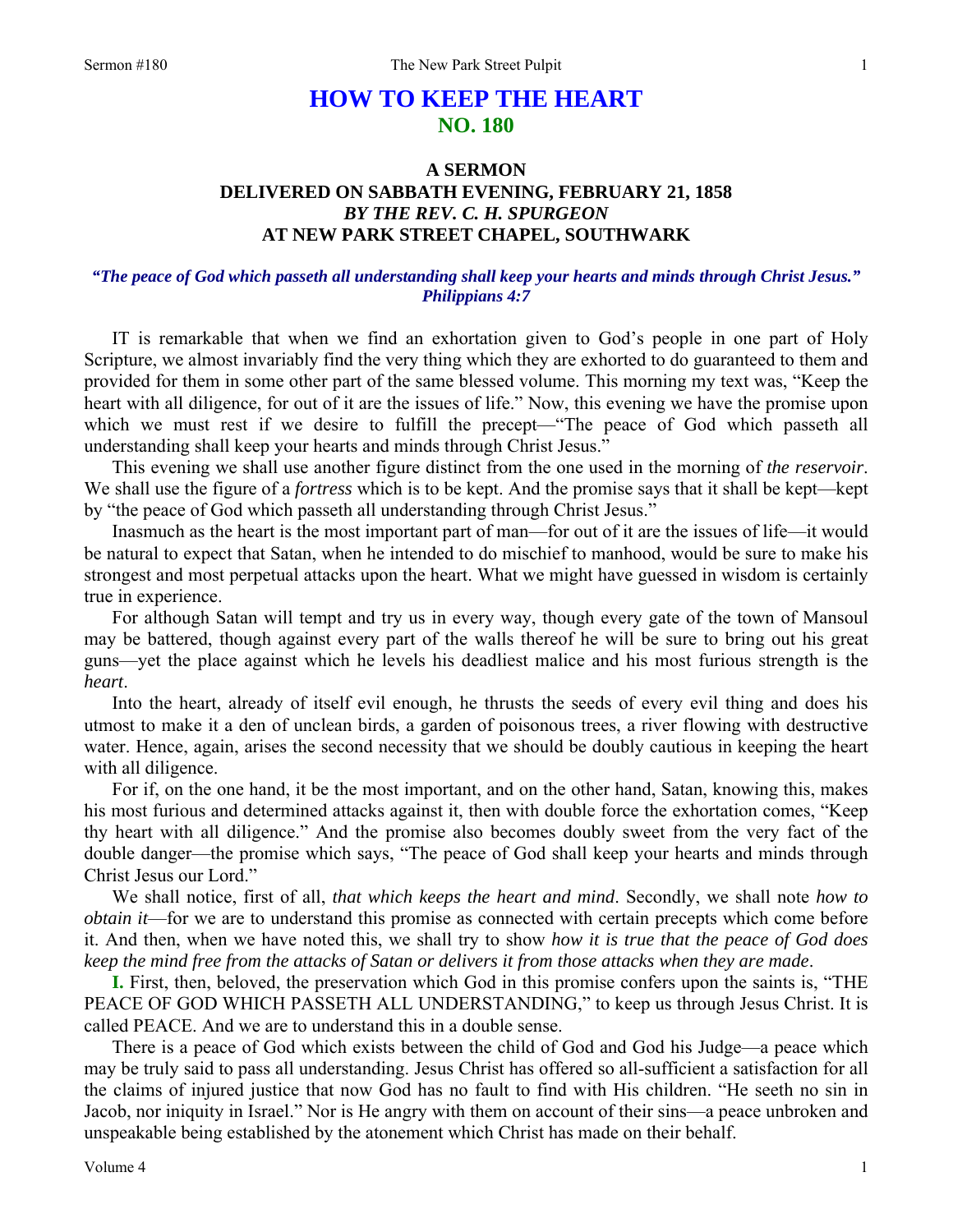Hence flows a peace experienced in the conscience, which is the second part of this peace of God. For when the conscience sees that God is satisfied and is no longer at war with it, then it also becomes satisfied with man. And conscience, which was wont to be a great disturber of the peace of the heart, now gives its verdict of acquittal, and the heart sleeps in the arms of conscience, and finds a quiet resting-place there.

Against the child of God, conscience brings no accusation—or if it brings the accusation, it is but a gentle one—a gentle chiding of a loving friend who hints that we have done amiss and that we had better change, but does not afterwards thunder in our ears the threat of a penalty. Conscience knows full well that peace is made between the soul and Go, and therefore, it does not hint that there is anything else but joy and peace to be looked forward to by the believer.

Do we understand anything of this double peace? Let us pause here and ask ourselves a question upon this doctrinal part of the matter—Let us make it an experimental question with our own hearts. Come, my soul, are you at peace with God? Have you seen your pardon signed and sealed with the Redeemer's blood?

Come, answer this, my heart—have you cast your sins upon the head of Christ and have you seen them all washed away in the crimson streams of His blood? Can you feel that now there is a lasting peace between yourself and God, so that come what may, God shall not be angry with you—shall not condemn you—shall not consume you in His wrath, nor crush you in His hot displeasure?

If it be so, then, my heart, you scarcely need to stop and ask the second question—Is my conscience at peace? For, if my heart condemns me not, God is greater than my heart and does know all things. If my conscience bears witness with me that I am a partaker of the precious grace of salvation, then happy am I! I am one of those to whom God has given the peace which passeth all understanding.

Now, why is this called "the peace of God"? We suppose it is because it comes from God—because it was planned by God—because God gave His Son to make the peace—because God gives His Spirit to give the peace in the conscience—because, indeed, it is God Himself in the soul, reconciled to man, whose is the peace.

And while it is true that this Man shall have the peace—even the Man-Christ, yet we know it is because He was the God-Christ that He was our peace. And hence we may clearly perceive how Godhead is mixed up with the peace which we enjoy with our Maker and with our conscience.

Then we are told that it is, "The peace of God which passeth all understanding." What does He mean by this? He means such a peace that the understanding can never understand it, can never attain to. The understanding of mere carnal man can never comprehend this peace.

He who tries with a philosophical look to discover the secret of the Christian's peace, finds himself in a maze. "I know not how it is, nor why it is," says he. "I see these men hunted through the earth. I turn the pages of history and I find them hunted to their graves. They wandered about in sheepskins and goatskins, destitute, afflicted, and tormented. Yet I also see upon the Christian's brow a calm serenity.

"I cannot understand this. I do not know what it is. I know that I myself, even in my merriest moments, am disturbed—that when my enjoyments run the highest, still there are waves of doubt and fear across my mind. "Then why is this? How is it that the Christian can attain a rest so calm, so peaceful and so quiet?"

Understanding can never get to that peace which the Christian has attained. The philosopher may teach us much, but he can never give us rules whereby to reach the peace that Christians have in their conscience. Diogenes may tell us to do without everything, and may live in his tub, and then think himself happier than Alexander, and that he enjoys peace.

But we look upon the poor creature after all, and though we may be astonished at his courage, yet we are obliged to despise his folly. We do not believe that even when he had dispensed with everything, that he possessed a quiet of mind, a total and entire peace, such as the true believer can enjoy.

We find the greatest philosophers of old laying down maxims for life which they thought would certainly promote happiness. We find that they were not always able to practice them themselves. And

2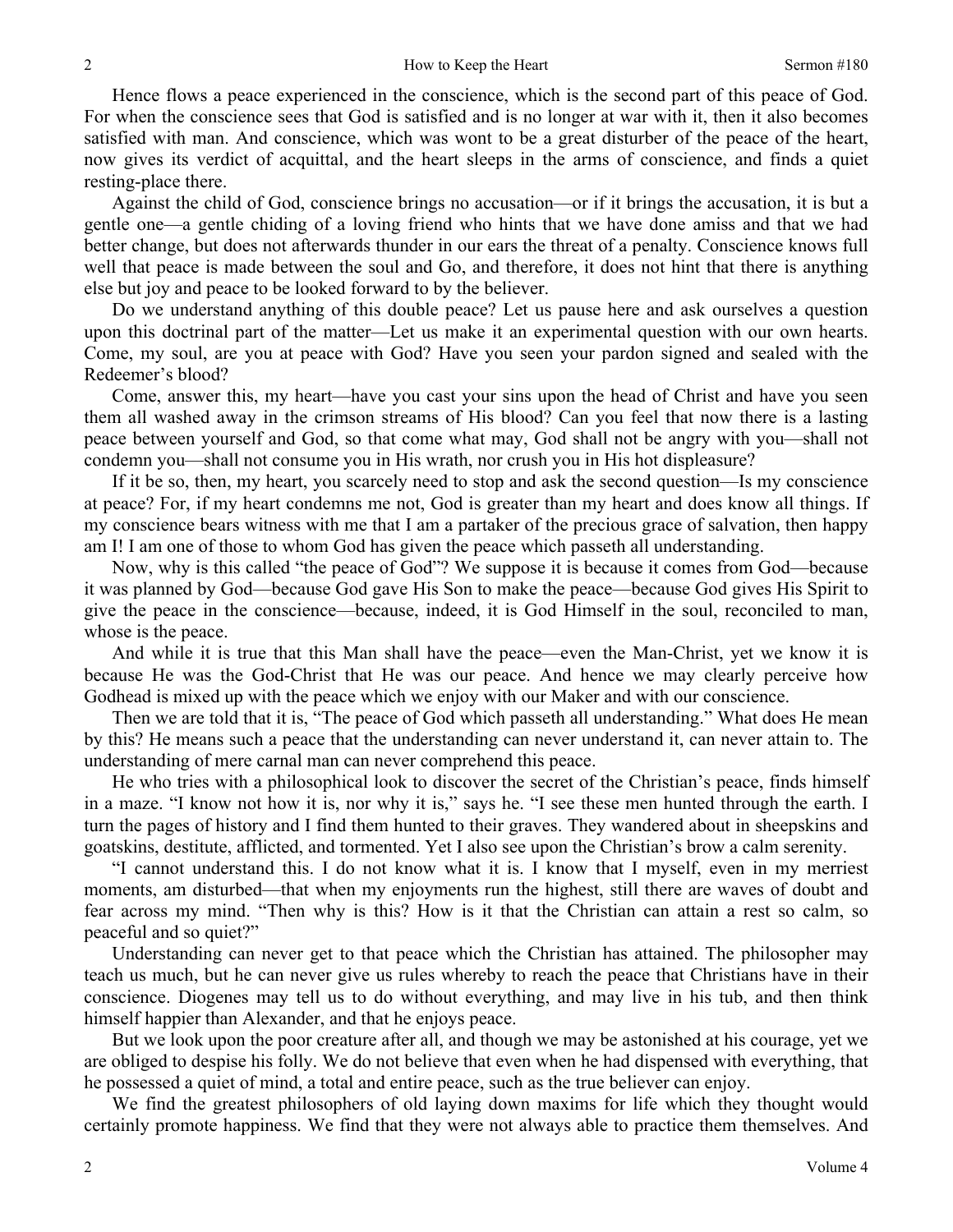3

many of their disciples, when they labored hard to put them in execution, found themselves encumbered with impossible rules to accomplish impossible objects.

But the Christian man does with faith what a man can never do himself. While the poor understanding is climbing up the crags, faith stands on the summit. While the poor understanding is getting into a calm atmosphere, faith flies aloft and mounts higher than the storm, and then looks down on the valley and smiles while the tempest blows beneath its feet.

Faith goes further than understanding, and the peace which the Christian enjoys is one which the worldling cannot comprehend and cannot himself attain. "The peace of God which passeth all understanding."

And this peace is said to "keep the mind through Christ Jesus." Without Christ Jesus this peace would not exist. Without Christ Jesus this peace, even where it has existed, cannot be maintained*.* Daily visits from the Savior, continual lookings by the eye of faith to Him who bled upon the cross, continual drawings from His ever-flowing fountain, make this peace broad, and long, and enduring.

But take Christ Jesus, the channel of our peace, away, and it fades and dies, and droops, and comes to nought. A Christian has no peace with God except through the atonement of his Lord Jesus Christ.

I have thus gone over what some will call the dry doctrinal part of the subject—"The peace of God, which passeth all understanding, shall keep your hearts and minds through Christ Jesus." I cannot show you what that peace is, if you have never felt it. But yet I think I could tell you where to look for it, for I have sometimes seen it.

I have seen the Christian man in the depths of poverty, when he lived from hand to mouth, and scarcely knew where he would find the next meal, still with his mind unruffled, calm, and quiet. If he had been as rich as an Indian prince, yet he could not have had less care. If he had been told that his bread should always come to his door, and the stream which ran hard by should never dry—if he had been quite sure that ravens would bring him bread and meat in the morning and again in the evening he would not have been one whit more calm.

There is his neighbor on the other side of the street not half as poor, but wearied from morning to night—working his fingers to the bone—bringing himself to the grave with anxiety. But this poor good man, after having industriously labored, though he found he had gained little with all his toil, yet has sanctified his little by prayer and has thanked his Father for what he had. And though he does not know whether he will have more, still he trusted in God, and declared that his faith would not fail him, though providence should run to a lower ebb than he had ever seen.

There is "the peace of God which passeth all understanding." I have seen that peace, too, in the case of those who have lost their friends. There is a widow—her much-loved husband lies in the coffin. She is soon to part with him. Parted with him she has before, but now, of his poor clay-cold corpse—even of that she has to be bereaved.

She looks upon it for the last time and her heart is heavy. For herself and her children she wonders how they shall be provided for. That broad tree that once sheltered them from the sunbeam has been cut down. Now, she thinks, there is a broad heaven above her head and her Maker is her Husband. The fatherless children are left with God for their Father and the widow is trusting in Him.

With tears in her eyes she still looks up and she says, "Lord, Thou hast given and Thou hast taken away, blessed be Thy name." Her husband is carried to the tomb. She does not smile, but though she weeps, there is a calm composure on her brow, and she tells you she would not have it otherwise, even if she could—for JEHOVAH's will is right. There, again, is "the peace of God that passeth all understanding."

Picture another man. There is Martin Luther standing up in the midst of the Diet of Worms. There are the kings and the princes, and there are the bloodhounds of Rome with their tongues thirsting for his blood—there is Martin rising in the morning as comfortable as possible, and he goes to the Diet, and delivers himself of the truth, solemnly declares that the things which he has spoken are the things which he believes, and God helping him, he will stand by them till the last.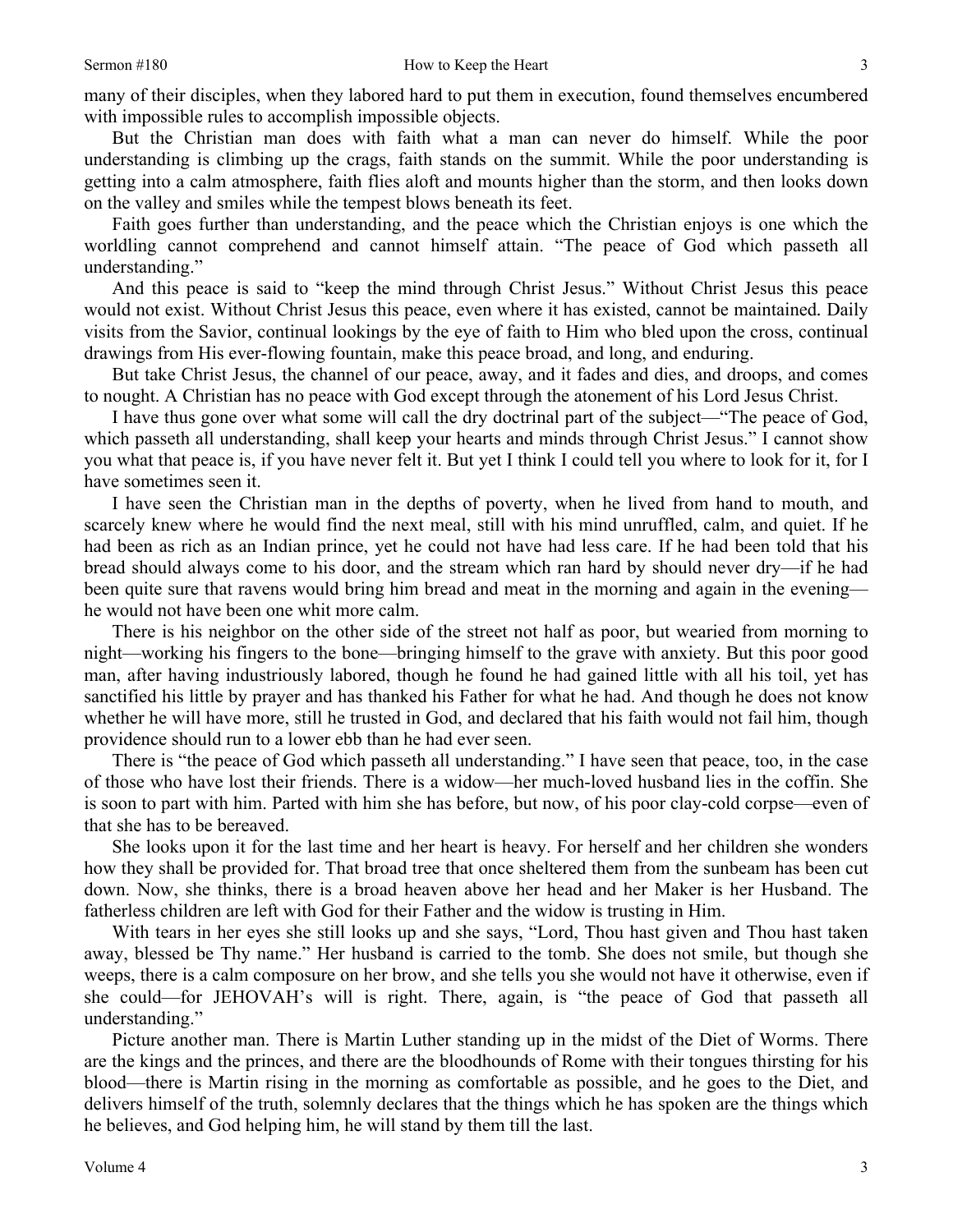There is his life in his hands. They have him entirely in their power. The smell of John Huss' corpse has not yet passed away, and he recollects that princes before this have violated their words. But there he stands, calm and quiet. He fears no man, for he has nothing to fear. "The peace of God which passeth all understanding keeps his heart and mind through Jesus Christ."

There is another scene. There is John Bradford in Newgate. He is to be burned the next morning in Smithfield and he swings himself on the bedpost in very glee, and delights, for tomorrow is his wedding day. And he says to another, "Fine shining we shall make tomorrow, when the flame is kindled." And he smiles and laughs, and enjoys the very thought that he is about to wear the bloodied crown of martyrdom. Is Bradford mad! Ah, no, but he has got the peace of God that passeth all understanding.

But perhaps the most beautiful, as well as the most common illustration of this great peace is the dying bed of the believer. Oh, brethren, you have seen this sometimes—that calm, quiet serenity. You have said, Lord, let us die with him. It has been so good to be in that solitary chamber where all was quiet and so still—all the world shut out and heaven shut in—and the poor heart nearing its God, and far away from all its past burdens and griefs—now nearing the portals of eternal bliss.

And you have said, "How is this? Is not death a black and grim thing? Are not the terrors of the grave things which make the strong man tremble?" Oh yes, they are, but then, this one has the "peace of God which passeth all understanding."

However, if you want to know about this, you must be a child of God and possess it yourselves. And when you have once felt it, when you can stand calm amid the bewildering cry, confident of victory, when you can sing in the midst of the storm, when you can smile when surrounded by adversity, and can trust your God, be your way ever so rough, ne'er so stormy—when you can always repose confidence in the wisdom and goodness of JEHOVAH—then it is you will have "the peace of God which passeth all understanding."

**II.** Thus we have discussed the first point, what is this peace? Now the second thing was, HOW IS THIS PEACE TO BE OBTAINED?

You will note that although this is a promise, it has precepts preceding, and it is only by the practice of the precepts that we can get the promise. Turn now to the fourth verse, and you will see the first rule and regulation for getting peace. Christian, would you enjoy "the peace of God which passeth all understanding"?

The first thing you have to do is to "rejoice evermore." The man who never rejoices, but who is always sorrowing, and groaning, and crying, who forgets his God, who forgets the fullness of JEHOVAH, and is always murmuring concerning the trials of the road and the infirmities of the flesh, that man will lose the prospect of enjoying a peace that passeth all understanding.

Cultivate, my friends, a cheerful disposition. Endeavor, as much as lies in you, always to bear a smile about with you. Recollect that this is as much a command of God as that one which says, "Thou shalt love the LORD with all thy heart." "Rejoice evermore" is one of God's commands. And it is your duty, as well as your privilege, to try and practice it.

Not to rejoice, remember, is a sin. To rejoice is a duty, and such a duty that the richest fruits and the best rewards are appended to it. Rejoice always, and then the peace of God shall keep your hearts and minds. Many of us, by giving way to disastrous doubts, spoil our peace.

It is as I once remember to have heard a woman say, when I was passing down a lane. A child stood crying at the door and I heard her calling out, "Ah, you are crying for nothing. I will give you something to cry for." Brethren, it is often so with God's children—they get to crying for nothing. They have a miserable disposition, or a turn of mind always making miseries for themselves, and thus they have something to cry for.

Their peace is disturbed, some sad trouble comes, God hides His face, and then they lose their peace. But keep on singing, even when the sun does not keep on shining. Keep a song for all weathers. Get a joy that will stand clouds and storms. And then, when you know how always to rejoice, you shall have this peace.

 $\Delta$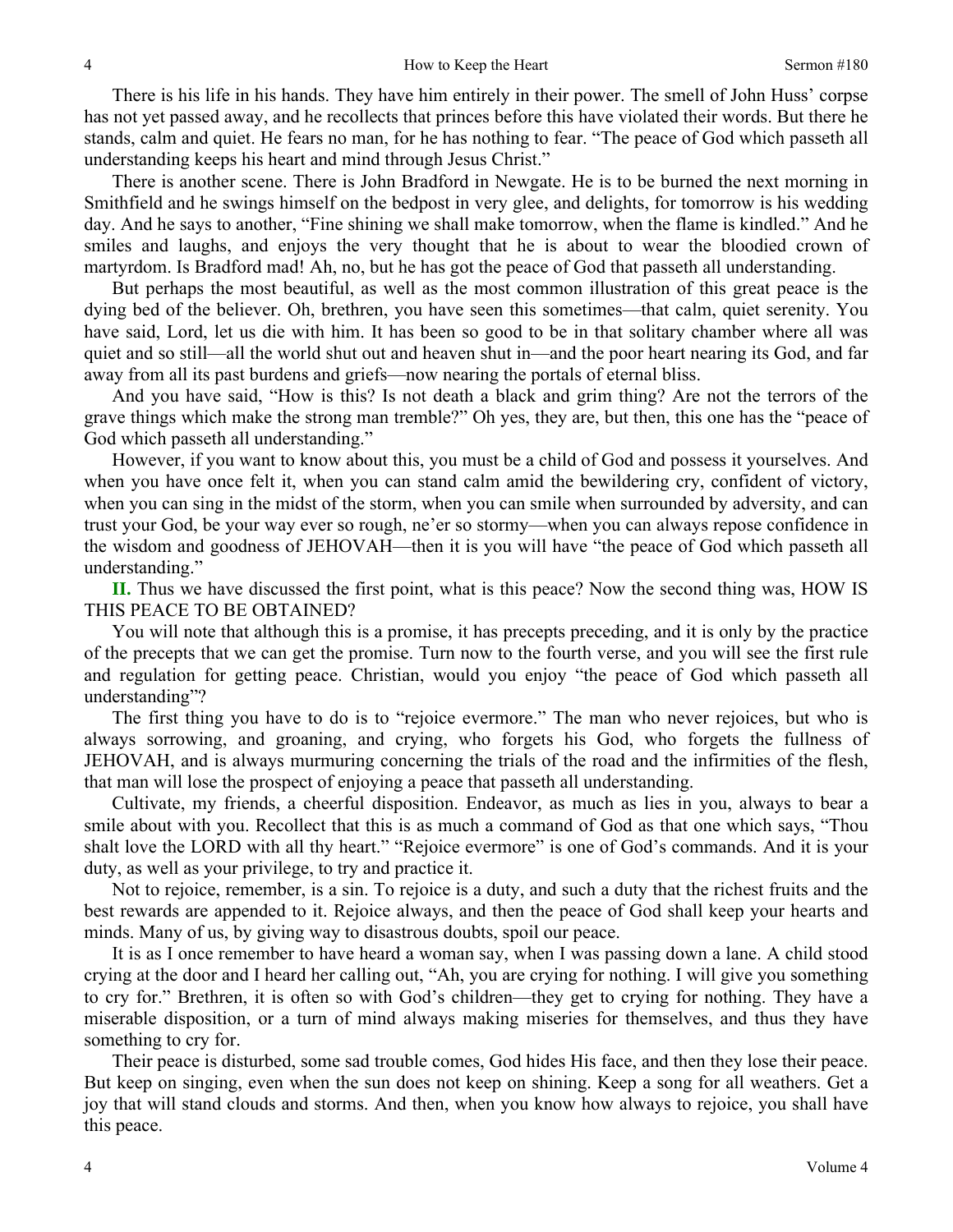The next precept is, "Let your moderation be known unto all men." If you would have peace of mind, be moderate. Merchant, you cannot push that speculation too far and then have peace of mind. Young man, you cannot be so fast in trying to rise in the world and yet have the peace of God which passeth all understanding. You must be moderate, and when you have got a moderation in your desires, then you shall have peace.

Sir, you with the red cheek, you must be moderate in your anger. You must not be quite so fast in flying into a passion with your fellows and not quite so long in getting cool again—because the angry man cannot have peace in his conscience. Be moderate in that. Let your vengeance stay itself. For if you give way to wrath—if you are angry—"be ye angry and sin not." Be moderate in this.

Be moderate in all things which you undertake, Christian—moderate in your expectations. Blessed is he who expects little, for he shall have but little disappointment. Remember, never to set your desires very high. He who has aspirations to the moon will be disappointed if he only reaches half as high. Whereas, if he had aspired lower, he would be agreeably disappointed when he found himself mounting higher than he first expected.

Keep moderation, whatever you do, in all things, but in your desires after God. And so shall you obey the second precept and get the glimpse of this promise—"The peace of God shall keep your hearts and minds through Jesus Christ."

The last precept that you have to obey is, "Be careful for nothing, but in everything by prayer and supplication make known your requests unto God." You cannot have peace unless you turn your troubles up. You have no place in which to pour your troubles except the ear of God. If you tell them to your friends, you but put your troubles out a moment and they will return again.

If you tell them to God, you put your troubles into the grave. They will never rise again when you have committed them to Him. If you roll your burden anywhere else, it will roll back again, just like the stone of Sisyphus. But just roll your burden unto God and you have rolled it into a great deep, out of which it will never by any possibility rise.

Cast your troubles where you have cast your sins. You have cast your sins into the depth of the sea there cast your troubles also. Never keep a trouble half an hour on your own mind before you tell it to God. As soon as the trouble comes—quick, the first thing—tell it to your Father. Remember, that the longer you take telling your trouble to God, the more your peace will be impaired. The longer the frost lasts, the more thickly the ponds will be frozen. Your frost will last till you go to the sun.

And when you go to God—the sun—then your frost will soon become a thaw and your troubles will melt away. But do not be long, because the longer you are in waiting, the longer will your trouble be in thawing afterwards. Wait a long while till your trouble gets frozen thick and firm, and it will take many a day of prayer to get your trouble thawed again.

Away to the throne as quick as ever you can. Do as the child did, when he ran and told his mother as soon as his little trouble happened to him. Run and tell your Father the first moment you are in affliction. Do this in everything, in every little thing—"In everything by prayer and supplication make known your wants unto God."

Take your husband's headache, take your children's sicknesses, take all things, little family troubles as well as great commercial trials—take them all to God. Pour them all out at once. And so by an obedient practice of this command in everything making known your needs unto God, you shall preserve that peace "which shall keep your heart and mind through Jesus Christ."

These, then, are the precepts. May God the Holy Spirit enable us to obey them and we shall then have the continual peace of God.

**III.** Now the third thing was to show HOW THE PEACE, which I attempted to describe in the first place, KEEPS THE HEART.

You will clearly see how this peace will keep the heart full. That man who has continued peace with God will not have an empty heart. He feels that God has done so much for him that he must love his God. The eternal basis of his peace lies in divine election—the solid pillars of his peace, the incarnation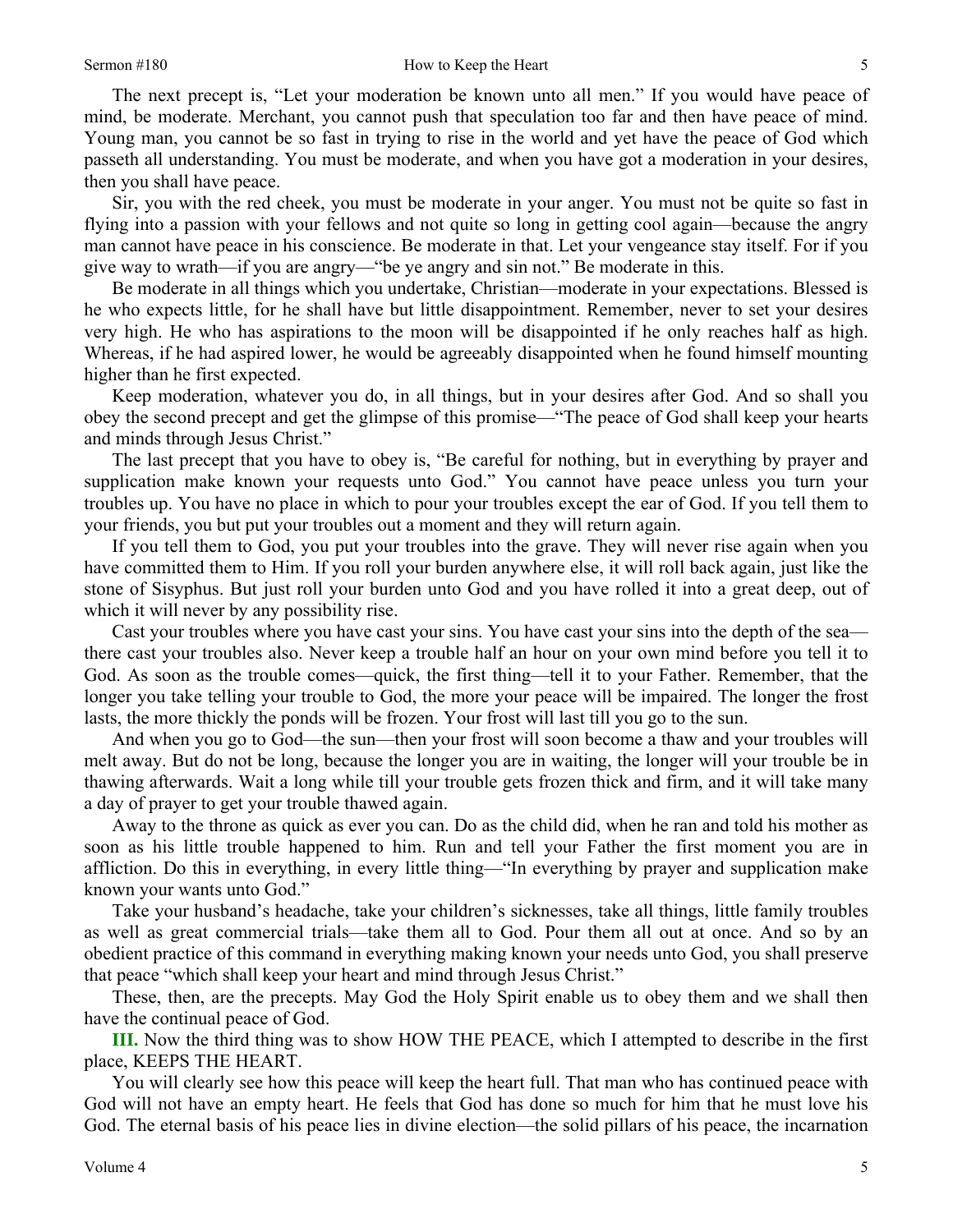of Christ, His righteousness, His death—the climax of his peace, the heaven hereafter where his joy and his peace shall be consummated. All these are subjects for grateful reflection and will, when meditated upon, cause more love. Now, where much love is, there is a large heart and a full one.

Keep, then, this peace with God and you will keep your heart full to the brim. And remember, that in proportion to the fullness of your heart will be the fullness of your life. Be empty-hearted and your life will be a meager, skeleton existence. Be full-hearted and your life will be full, fleshy, gigantic, strong a thing that will tell upon the whole world. Keep, then, your peace with God firm within you.

Keep close to this—that Jesus Christ has made peace between you and God. And keep your conscience still. Then shall your heart be full and your soul strong to do your Master's work. Keep your peace with God. This will keep your heart pure.

You will say, if temptation comes, "What do you offer me? You offer me pleasure—lo! I have got it. You offer me gold—lo! I have got it. All things are mine, the gift of God. I have a city that hands have not made, 'a house not made with hands, eternal in the heavens.' I will not barter this for your poor gold." "I will give you honor," says Satan. "I have honor enough," says the peaceful heart. "God will honor me in the last great day of His account." "I will give you everything that you can desire," says Satan. "I have everything that I can desire," says the Christian.

## *"I nothing want on earth; Happy in my Savior's love, I am at peace with God.*

Away, then, Satan! While I am at peace with God, I am a match for all your temptations. You offer me silver—I have gold. You bring before me the riches of the earth—I have something more substantial than these. Avaunt, tempter of human kind! Avaunt, you fiend! Your temptations and blandishments are lost on one who has peace with God."

This peace, too, will keep the heart undivided. He who has peace with God will set his whole heart on God. "Oh!" says he, "why should I go to seek anything else on earth, now that I have found my rest in God? As the bird by wandering, so should I be if I went elsewhere. I have found a fountain. Why should I go and drink at the broken cistern that will hold no water? I lean on the arm of my Beloved. Why should I rest on the arm of another?

"I know that religion is a thing worth my following. Why should I leave the pure snows of Lebanon to follow something else? I know and feel that religion is rich when it brings forth to me a hundredfold the fruits of peace. Why should I go and sow elsewhere? I will be like the maiden Ruth—I will stop in the fields of Boaz—here will I ever stay and never wander."

Again, this peace keeps the heart rich. My hearers will notice that I am passing over the heads of the morning's discourse and showing how this peace fulfils the requisites that we thought necessary in the morning. Peace with God keeps the heart rich. The man who doubts and is distressed has got a poor heart—it is a heart that has nothing in it.

But when a man has peace with God, his heart is rich. If I am at peace with God, I am enabled to go where I can get riches. The throne is the place where God gives riches. If I am at peace with Him, then I can have access with boldness. Meditation is another and a great field of enrichment. When my heart is at peace with God, then I can enjoy meditation. But if I have not peace with God, then I cannot meditate profitably, for "the birds come down on the sacrifice," and I cannot drive them away except my soul is at peace with God.

Hearing the Word is another way of getting rich. If my mind is disturbed, I cannot hear the Word with profit. If I have to bring my family into the chapel, if I have to bring my business, my ships, or my horses, I cannot hear. When I have cows, and dogs, and horses in the pew, I cannot hear the Gospel preached. When I have got a whole week's business and a ledger on my heart, I cannot hear then.

6